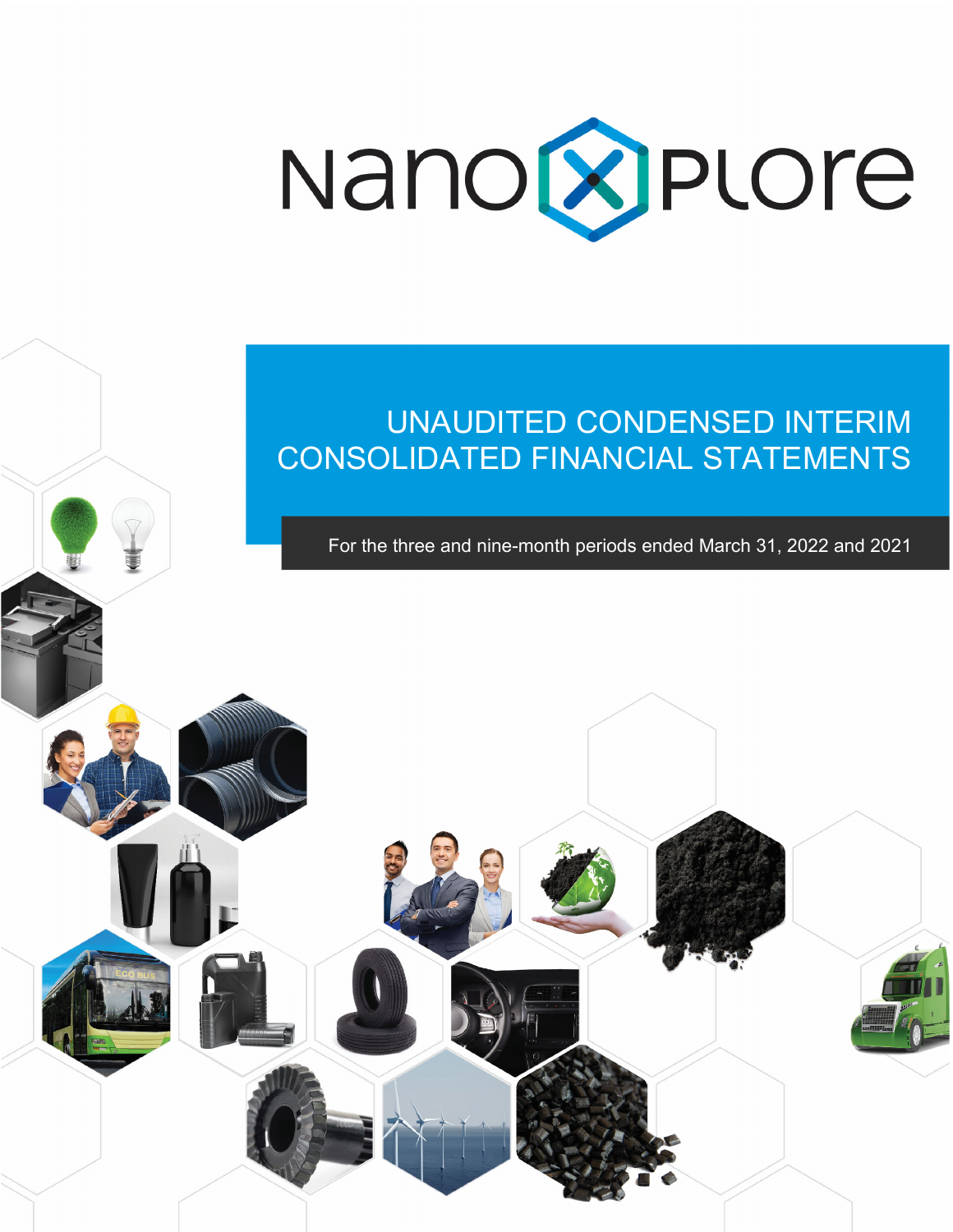

| Nano <b>X</b> Plore                  |
|--------------------------------------|
| Performance Through Carbon Chemistry |

|                                                                          | As at March 31, 2022    | As at June 30, 2021      |
|--------------------------------------------------------------------------|-------------------------|--------------------------|
| (Unaudited - Expressed in Canadian dollars)                              | \$                      | \$                       |
|                                                                          |                         |                          |
| <b>Assets</b>                                                            |                         |                          |
| <b>Current assets</b>                                                    |                         |                          |
| Cash and cash equivalents                                                | 56,055,408              | 50,524,583<br>12,733,190 |
| Accounts receivable and contract asset                                   | 19,425,835              | 11,036,407               |
| Inventory                                                                | 15,440,089<br>1,366,527 | 616,964                  |
| Prepaid expenses and other assets                                        | 92,287,859              | 74,911,144               |
| Property held for sale <i>[Note 4c]</i>                                  |                         | 2,424,351                |
|                                                                          | 92,287,859              | 77,335,495               |
| <b>Non-current assets</b>                                                |                         |                          |
| Lease deposits                                                           | 180,546                 | 58,044                   |
| Defined benefit assets [Note 6]                                          | 666,153                 |                          |
| Equipment deposits                                                       |                         | 291,077                  |
| Investment in a joint venture                                            | 4,579,777               | 3,983,059                |
| Right-of-use assets [Note 4a]                                            | 8,726,237               | 4,885,169                |
| Property, plant and equipment [Note 4b]                                  | 53,156,472              | 54,934,470               |
| Intangible assets                                                        | 3,719,554               | 3,354,446                |
| Goodwill [Note 3a]                                                       | 6,189,704               | 460,164                  |
| <b>Total assets</b>                                                      | 169,506,302             | 145,301,924              |
|                                                                          |                         |                          |
| <b>Liabilities and Shareholders' Equity</b>                              |                         |                          |
| <b>Current liabilities</b>                                               |                         |                          |
| Operating loans [Note 5]                                                 | 3,458,675               | 1,343,300                |
| Accounts payable and accrued liabilities                                 | 17,270,894              | 15,229,027               |
| Contract liability                                                       | 934,436                 | 1,740,789                |
| Current portion of lease liability <i>[Note 5]</i>                       | 2,484,573               | 1,625,541                |
| Current portion of long-term debt [Note 5]                               | 2,603,183               | 3,497,174                |
|                                                                          | 26,751,761              | 23,435,831               |
| Long-term debt directly associated with property held for sale [Note 4c] |                         | 1,035,431                |
|                                                                          | 26,751,761              | 24,471,262               |
| <b>Non-current liabilities</b>                                           |                         |                          |
| Balance of purchase price of business acquisition <i>[Note 3a]</i>       | 948,820                 | 811,316                  |
| Defined benefit liabilities [Note 6]                                     |                         |                          |
| Lease liability [Note 5]                                                 | 13,235,438              | 7,949,206                |
| Long-term debt [Note 5]                                                  | 7,097,410               | 8,155,266                |
| Deferred tax liabilities<br><b>Total liabilities</b>                     | 504,606<br>48,538,035   | 927,952<br>42,315,002    |
|                                                                          |                         |                          |
| Shareholders' equity                                                     |                         |                          |
| Share capital [Note 7]                                                   | 169,283,413             | 140,067,376              |
| Reserve                                                                  | 4,035,969               | 3,880,555                |
| Foreign currency translation reserve                                     | 13,337                  | 88,173                   |
| Deficit                                                                  | (52, 364, 452)          | (41,049,182)             |
| Total shareholders' equity                                               | 120,968,267             | 102,986,922              |
| Total liabilities and shareholders' equity                               | 169,506,302             | 145,301,924              |

# **Consolidated Statements of Financial Position**

*See accompanying notes to unaudited condensed interim consolidated financial statements* 

Approved on behalf of the Board of Directors

*Soroush Nazarpour*

Soroush Nazarpour

*Benoit Gascon*

Benoit Gascon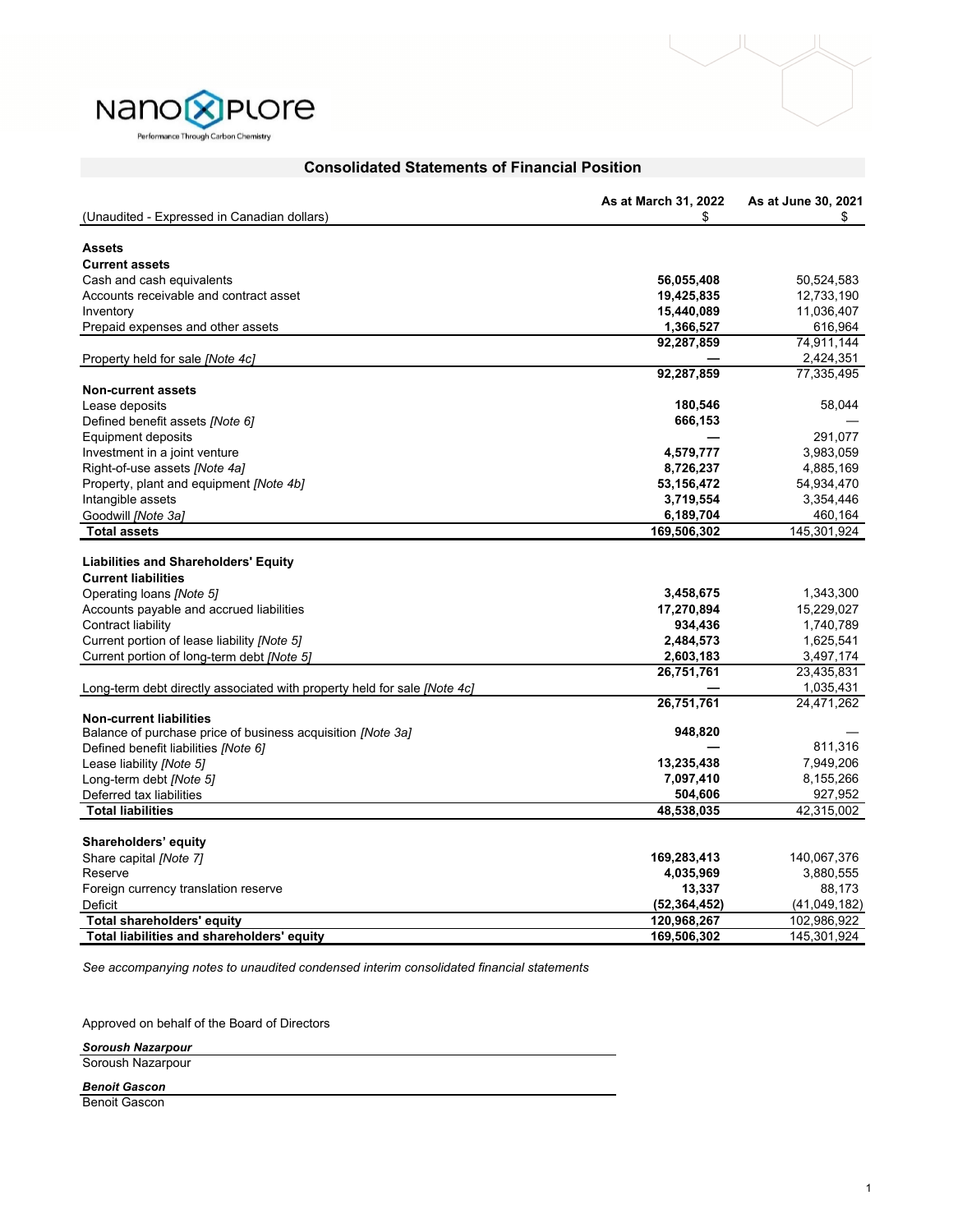



|                                                                        | Three-month periods ended March 31, |             | Nine-month periods ended March 31, |               |
|------------------------------------------------------------------------|-------------------------------------|-------------|------------------------------------|---------------|
|                                                                        | 2022                                | 2021        | 2022                               | 2021          |
| (Unaudited - Expressed in Canadian dollars)                            | \$                                  | \$          | \$                                 | \$            |
| <b>Revenues</b>                                                        |                                     |             |                                    |               |
| Revenues from customers                                                | 27,997,816                          | 17,619,603  | 64,253,741                         | 47,045,864    |
| Other income                                                           | 408,934                             | 802,133     | 1,772,942                          | 4,416,370     |
|                                                                        | 28,406,750                          | 18,421,736  | 66,026,683                         | 51,462,234    |
| <b>Cost of Sales and Expenses</b>                                      |                                     |             |                                    |               |
| Cost of sales                                                          | 25,280,807                          | 16,193,459  | 59,584,004                         | 41,465,413    |
| Research and development expenses                                      | 903,615                             | 969,435     | 2,764,431                          | 2,586,803     |
| Selling, general and administrative expenses                           | 4,589,141                           | 3,074,499   | 12,416,670                         | 9,672,442     |
| Share-based compensation expenses                                      | 175,592                             | 187,270     | 527,470                            | 449,351       |
| Depreciation (production)                                              | 1,385,833                           | 1,109,720   | 3,718,736                          | 3,179,045     |
| Depreciation (other)                                                   | 339,188                             | 344,277     | 1,001,416                          | 1,097,805     |
| Amortization                                                           | 125,727                             | 134,492     | 385,318                            | 418,327       |
| Foreign exchange                                                       | (189, 108)                          | 13,320      | (132, 474)                         | 31,782        |
|                                                                        | 32,610,795                          | 22,026,472  | 80,265,571                         | 58,900,968    |
| <b>Operating loss</b>                                                  | (4, 204, 045)                       | (3,604,736) | (14, 238, 888)                     | (7, 438, 734) |
| Gain on disposal of property, plant and equipment                      |                                     |             | 1,923,352                          |               |
| Gain on a bargain purchase [Note 3b]                                   |                                     |             |                                    | 1,125,450     |
| Interest on operating loans, long-term debt and convertible debentures | (157, 704)                          | (234, 732)  | (476, 892)                         | (1, 215, 145) |
| Interest accretion on lease liability                                  | (161, 868)                          | (140, 382)  | (426, 035)                         | (371, 239)    |
| Interest revenue                                                       | 45,013                              | 41,817      | 233,676                            | 144,559       |
| Share of loss of a joint venture                                       | (171,807)                           |             | (403, 282)                         |               |
| Loss before income taxes                                               | (4,650,411)                         | (3,938,033) | (13, 388, 069)                     | (7, 755, 109) |
| Current income tax recovery                                            | 4,529                               | 6,618       | 1,584                              | 12,688        |
| Deferred income tax recovery                                           | 129,774                             | 57,634      | 554,566                            | 371,801       |
|                                                                        | 134,303                             | 64,252      | 556,150                            | 384,489       |
| Loss                                                                   | (4, 516, 108)                       | (3,873,781) | (12,831,919)                       | (7,370,620)   |
| Other comprehensive loss                                               |                                     |             |                                    |               |
| Items that may be subsequently reclassified to profit and loss:        |                                     |             |                                    |               |
| Exchange differences on translation of foreign                         |                                     |             |                                    |               |
| subsidiaries                                                           | (17, 844)                           | 36,373      | (74, 836)                          | 9,202         |
| Items that will not be reclassified to profit and loss:                |                                     |             |                                    |               |
| Retirement benefits - Net actuarial gains [Note 6]                     | 1,459,365                           | 264,254     | 1,516,649                          | 48,489        |
| <b>Total comprehensive loss</b>                                        | (3,074,587)                         | (3,573,154) | (11, 390, 106)                     | (7, 312, 929) |
|                                                                        |                                     |             |                                    |               |
| Loss per share                                                         |                                     |             |                                    |               |
| Basic and diluted                                                      | (0.03)                              | (0.03)      | (0.08)                             | (0.05)        |
| Weighted average number of common shares outstanding (basic and        |                                     |             |                                    |               |
| diluted)                                                               | 160.977.348                         | 152.264.615 | 159.025.391                        | 144.786.869   |

# **Consolidated Statements of Loss and Comprehensive loss**

In light of the loss recognized for the periods, stock options were excluded from the calculation of diluted loss per share due to their anti-dilutive effect.

*See accompanying notes to unaudited condensed interim consolidated financial statements*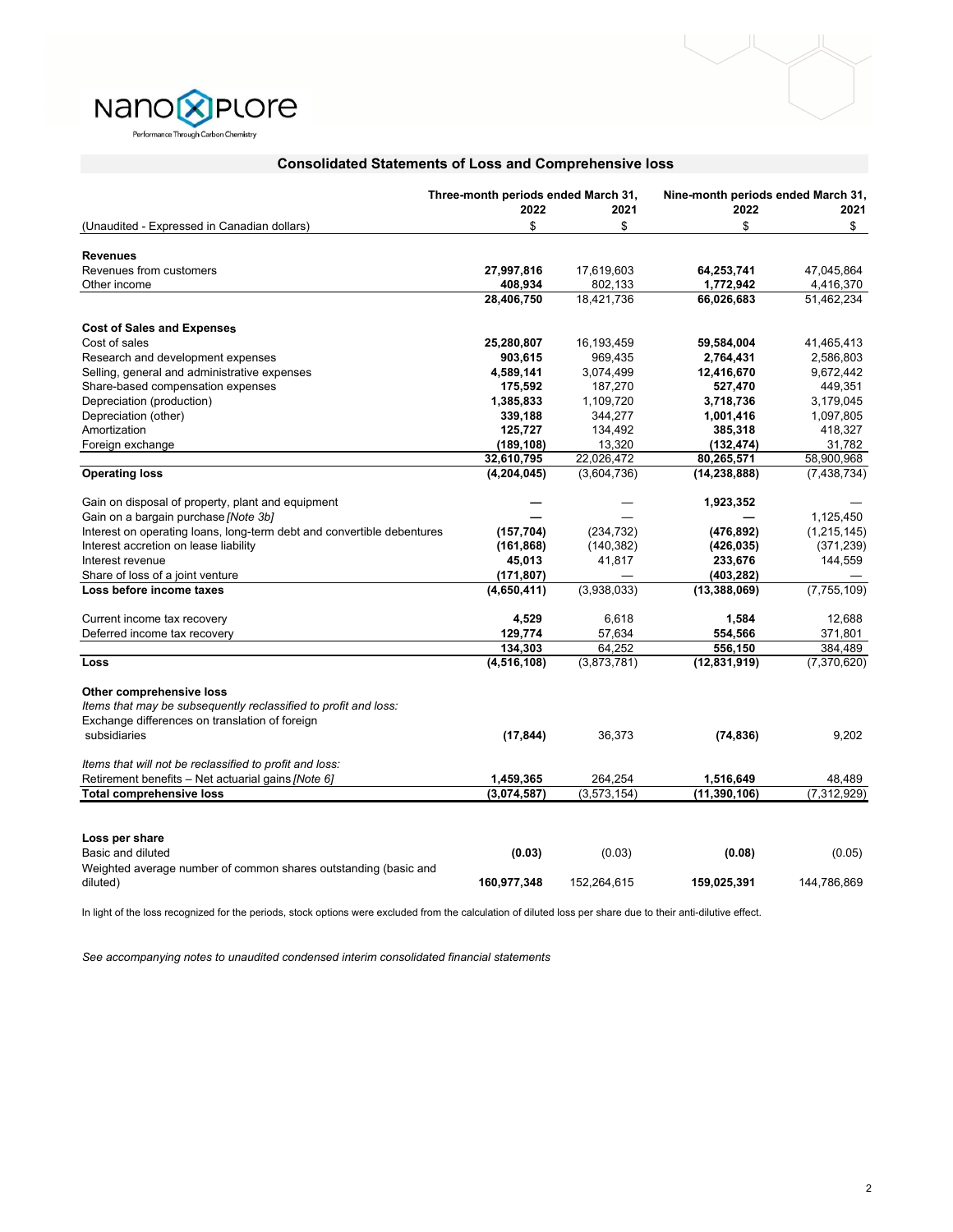



| (Unaudited - Expressed in Canadian dollars)                              | Number of<br>common<br>shares | Share capital<br>S | Reserve<br>\$                  | Convertible<br>debentures -<br><b>Options</b><br>£. | <b>Foreign currency</b><br>translation<br>reserve<br>\$ | <b>Deficit</b><br>\$ | Shareholders'<br>equity<br>S |
|--------------------------------------------------------------------------|-------------------------------|--------------------|--------------------------------|-----------------------------------------------------|---------------------------------------------------------|----------------------|------------------------------|
| Balance as at June 30, 2020                                              | 140,226,610                   | 84,837,145         | 3,588,215                      | 2,240,000                                           | 58,505                                                  | (29,756,603)         | 60,967,262                   |
| Loss                                                                     |                               |                    |                                |                                                     |                                                         | (7,370,620)          | (7,370,620)                  |
| Other comprehensive loss                                                 |                               |                    |                                |                                                     | 9,202                                                   | 48,489               | 57,691                       |
| Comprehensive loss                                                       |                               |                    |                                |                                                     | 9,202                                                   | (7, 322, 131)        | (7, 312, 929)                |
| Issuance of common shares (net of issuing costs of \$2,617,433)          | 11,500,000                    | 43,382,567         |                                |                                                     |                                                         |                      | 43,382,567                   |
| Exercise of stock options                                                | 653,667                       | 1,112,221          | (340,070)                      |                                                     |                                                         |                      | 772,151                      |
| Conversion of the convertible debentures                                 | 5,434,782                     | 10,601,688         | $\overbrace{\phantom{123321}}$ | (2, 240, 000)                                       |                                                         |                      | 8,361,688                    |
| Share-based compensation                                                 |                               |                    | 449,351                        |                                                     |                                                         |                      | 449,351                      |
| Balance as at March 31, 2021                                             | 157,815,059                   | 139,933,621        | 3,697,496                      |                                                     | 67,707                                                  | (37,078,734)         | 106,620,090                  |
|                                                                          |                               |                    |                                |                                                     |                                                         |                      |                              |
| Loss                                                                     |                               |                    |                                |                                                     |                                                         | (4,437,041)          | (4,437,041)                  |
| Other comprehensive loss                                                 |                               |                    |                                |                                                     | 20,466                                                  | 466,593              | 487,059                      |
| Comprehensive loss                                                       |                               |                    |                                |                                                     | 20,466                                                  | (3,970,448)          | (3,949,982)                  |
| Exercise of stock options                                                | 115,000                       | 133,755            | (41,005)                       |                                                     |                                                         |                      | 92,750                       |
| Share-based compensation                                                 |                               |                    | 224,064                        |                                                     |                                                         |                      | 224,064                      |
| Balance as at June 30, 2021                                              | 157,930,059                   | 140,067,376        | 3,880,555                      | $\overline{\phantom{m}}$                            | 88,173                                                  | (41,049,182)         | 102,986,922                  |
| Loss                                                                     |                               |                    |                                |                                                     |                                                         | (12, 831, 919)       | (12, 831, 919)               |
| Other comprehensive loss                                                 |                               |                    |                                |                                                     | (74, 836)                                               | 1,516,649            | 1,441,813                    |
| Comprehensive loss                                                       |                               |                    |                                |                                                     | (74, 836)                                               | (11, 315, 270)       | (11, 390, 106)               |
| Issuance of common shares (net of issuing costs of \$2,004,968) [Note 7] | 6,522,000                     | 27,996,232         |                                |                                                     |                                                         |                      | 27,996,232                   |
| Exercise of stock options                                                | 663,333                       | 1,219,805          | (372, 056)                     |                                                     |                                                         |                      | 847,749                      |
| Share-based compensation                                                 |                               |                    | 527,470                        |                                                     |                                                         |                      | 527,470                      |
| Balance as at March 31, 2022                                             | 165,115,392                   | 169,283,413        | 4,035,969                      |                                                     | 13,337                                                  | (52, 364, 452)       | 120,968,267                  |

**Consolidated Statements of Changes in Shareholders' Equity**

*See accompanying notes to unaudited condensed interim consolidated financial statements*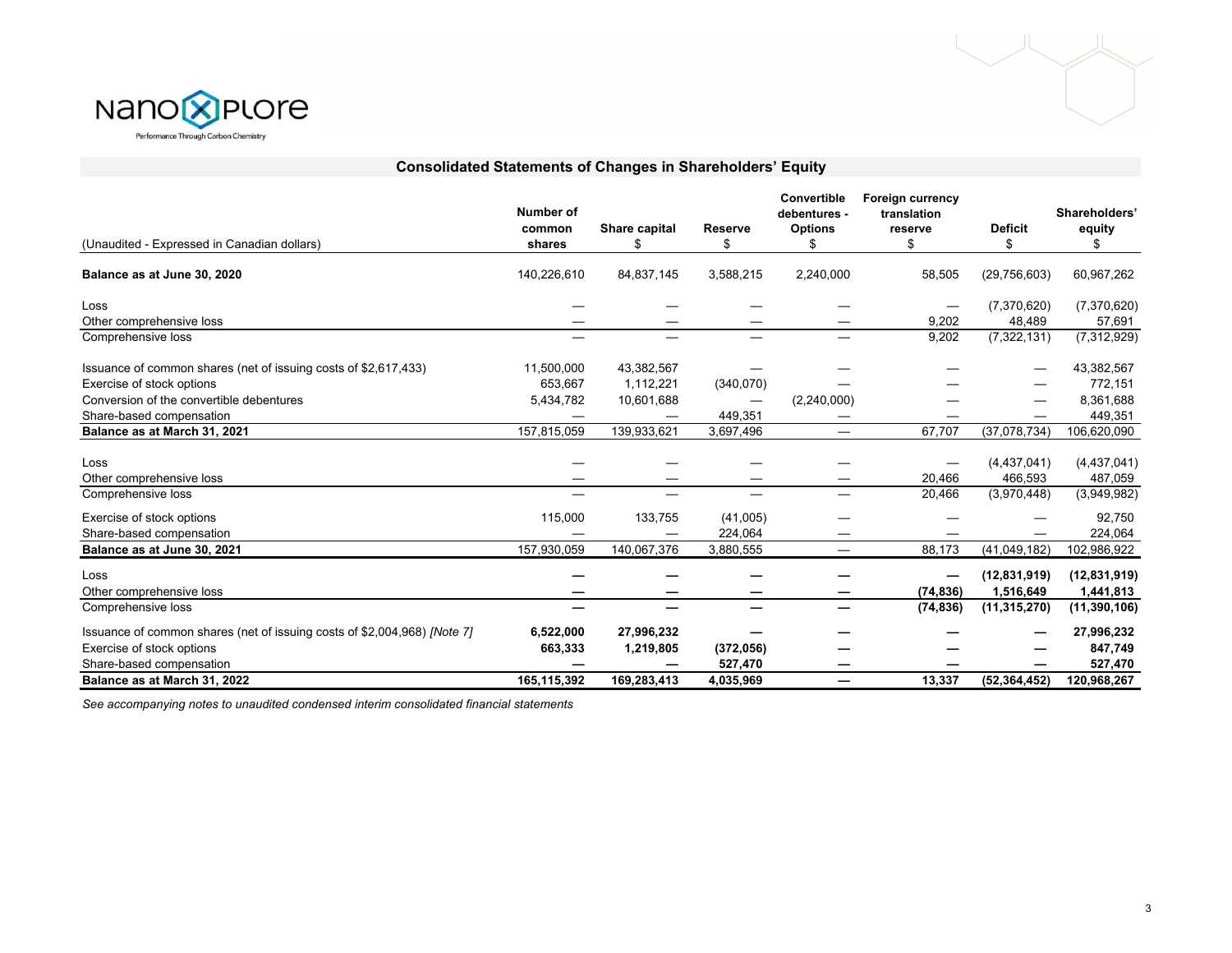

# **Consolidated Statements of Cash Flows**

|                                                                                                                                                                     | Nine-month periods ended March 31, |               |
|---------------------------------------------------------------------------------------------------------------------------------------------------------------------|------------------------------------|---------------|
|                                                                                                                                                                     | 2022                               | 2021          |
| (Unaudited - Expressed in Canadian dollars)                                                                                                                         | \$                                 | \$            |
|                                                                                                                                                                     |                                    |               |
| Cash flows from operating activities                                                                                                                                |                                    |               |
| Loss                                                                                                                                                                | (12, 831, 919)                     | (7,370,620)   |
| Items not affecting cash:                                                                                                                                           |                                    |               |
| Depreciation and amortization                                                                                                                                       | 5,105,470                          | 4,695,177     |
| Share-based compensation expenses                                                                                                                                   | 527,470                            | 449,351       |
| Share of loss of a joint venture                                                                                                                                    | 403,282                            |               |
| Interest accretion on lease liability                                                                                                                               | 426,035                            | 371,239       |
| Interest accretion on long-term debt and convertible debentures                                                                                                     | 194,213                            | 234,106       |
| Other financial expenses                                                                                                                                            | 27,462                             | 200,927       |
| Deferred income tax recovery                                                                                                                                        | (554, 566)                         | (371, 801)    |
| Gain on a bargain purchase [Note 3b]                                                                                                                                |                                    | (1, 125, 450) |
| Gain on disposal of property, plant and equipment                                                                                                                   | (1,923,352)                        |               |
| Difference between amounts paid for employee benefits and current period expenses                                                                                   | 40,524                             | 76,207        |
| Net change in fair value of foreign exchange derivatives                                                                                                            | (106, 310)                         | (675, 182)    |
| Unrealized foreign exchange                                                                                                                                         | (202, 851)                         | 169,524       |
| Changes in non-cash operating working capital items:                                                                                                                |                                    |               |
| Accounts receivable and contract asset                                                                                                                              | (2,425,028)                        | 791,335       |
| Inventory                                                                                                                                                           | (2,047,172)                        | (1,349,281)   |
| Prepaid expenses and other assets                                                                                                                                   | (677, 769)                         | (444, 947)    |
| Accounts payable and accrued liabilities                                                                                                                            | (1, 107, 681)                      | (364, 052)    |
| Income taxes payable                                                                                                                                                | (461, 315)                         | (326, 374)    |
| Deferred grant                                                                                                                                                      |                                    | (276, 342)    |
| Contract liability                                                                                                                                                  | (806, 347)                         | 496,289       |
|                                                                                                                                                                     | (16, 419, 854)                     | (4,819,894)   |
| Cash flows from financing activities                                                                                                                                |                                    |               |
| Issuance of common shares                                                                                                                                           | 30,001,200                         | 46,000,000    |
| <b>Issuing costs</b>                                                                                                                                                | (2,004,968)                        | (2,617,433)   |
| Exercise of stock options                                                                                                                                           | 847,749                            | 772,151       |
| Variation of operating loans                                                                                                                                        | 1,771,175                          | 67,890        |
| Issuance of long-term debt                                                                                                                                          | 1,539,094                          |               |
| Lease incentive received                                                                                                                                            | 1,253,921                          |               |
| Repayment of lease liability                                                                                                                                        | (2, 111, 416)                      | (1, 815, 743) |
| Repayment of long-term debt                                                                                                                                         | (4,926,462)                        | (2,446,298)   |
|                                                                                                                                                                     | 26,370,293                         | 39,960,567    |
|                                                                                                                                                                     |                                    |               |
| Cash flows from investing activities                                                                                                                                |                                    |               |
| Variation of lease deposits                                                                                                                                         | (122, 502)                         |               |
| Business acquisition, net of cash acquired [Note 3a]                                                                                                                | (6,369,094)                        | (2,303,450)   |
| Repayment of balance of purchase price of business acquisition <i>[Note 3b]</i>                                                                                     | (2,051,304)                        |               |
| Investment in a joint venture                                                                                                                                       | (1,000,000)                        |               |
| Additions to intangible assets                                                                                                                                      | (749, 797)                         | (98, 712)     |
| Additions to property, plant and equipment                                                                                                                          | (2,463,317)                        | (5,705,428)   |
| Variation of equipment deposits                                                                                                                                     |                                    | (564, 042)    |
| Disposal of property, plant and equipment                                                                                                                           | 8,325,052                          |               |
|                                                                                                                                                                     | (4, 430, 962)                      | (8,671,632)   |
| Change in cash and cash equivalents                                                                                                                                 | 5,519,477                          | 26,469,041    |
| Net effect of currency exchange rate on cash                                                                                                                        | 11,348                             | (82, 475)     |
| Cash and cash equivalents, beginning of period                                                                                                                      | 50,524,583                         | 33,796,686    |
| Cash and cash equivalents, end of period                                                                                                                            | 56,055,408                         | 60,183,252    |
| Interest on operating loans, long-term debt and lease liability paid                                                                                                | 729,687                            | 1,375,875     |
|                                                                                                                                                                     |                                    |               |
| Income tax paid                                                                                                                                                     | 143,448                            | 178,153       |
| Additions to property, plant and equipment included in accounts payable and accrued liabilities                                                                     | 332,172                            | 581,908       |
| Additions to property, plant and equipment paid with equipment deposits                                                                                             | 291,077                            |               |
| Investment tax credit recorded against the property, plant and equipment and included in accounts receivable                                                        |                                    |               |
| and contract asset                                                                                                                                                  |                                    | 1,000,000     |
| Amount included in cash and cash equivalents consisting of guaranteed investment certificates bearing interest<br>at a rate of 0.89% and being redeemable on demand | 10,000,000                         |               |
|                                                                                                                                                                     |                                    |               |

*See accompanying notes to unaudited condensed interim consolidated financial statements*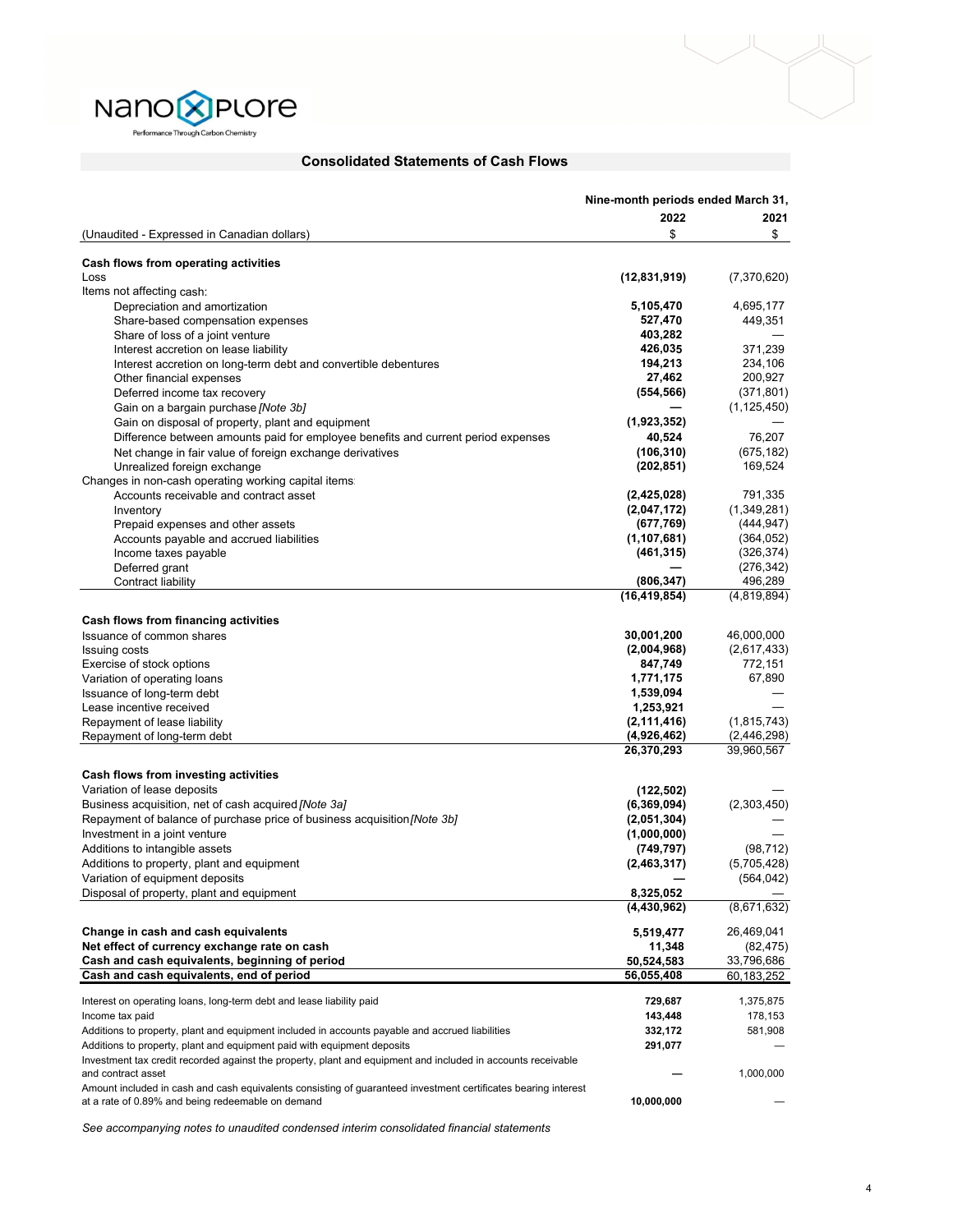**[EXPRESSED IN CANADIAN DOLLARS]** 

### **[Unaudited – Unless specified otherwise, amounts are expressed in Canadian dollars]**

### **1. NATURE OF OPERATIONS**

NanoXplore Inc., and its subsidiaries (together "NanoXplore" or the "Company"), is a graphene company, a manufacturer and supplier of high-volume graphene powder for use in industrial markets. Also, the Company provides standard and custom graphene-enhanced plastic and composite products to various customers in transportation, packaging, electronics, and other industrial sectors. The Company was formed by amalgamation under the Canada Business Corporations Act by certificate of amalgamation dated September 21, 2017 and is headquartered at 4500 Thimens Blvd, Montreal, QC, Canada.

 $\_$  , and the state of the state of the state of the state of the state of the state of the state of the state of the state of the state of the state of the state of the state of the state of the state of the state of the

On July 15, 2021, NanoXplore Inc. graduated from the Toronto Stock Exchange ("TSX") Venture Exchange to the TSX. NanoXplore is traded under "GRA" on the TSX and is also listed on the OTCQX and traded under "NNXPF".

On December 15, 2021, the Company acquired all of the issued and outstanding shares of Canuck Compounders Inc. ("Canuck") *(Note 3a)*.

The unaudited condensed interim consolidated financial statements of NanoXplore for the three and nine-month periods ended March 31, 2022 and 2021 were reviewed, approved and authorized for issue by the Company's Board of Directors on May 16, 2022.

### **COVID-19 Pandemic and supply chain issues**

The COVID-19 pandemic and its negative collateral effects on the supply of materials and the availability of labour continued to have an adverse effect on our business, results of operations, cash flows and financial position. However, the full impact cannot be determined at this time. The extent of the impact will depend on various factors, including the possibility of future shutdowns, impact on customers and suppliers, the rate at which economic conditions and operations return to pre-COVID levels, any continued or future governmental orders or lock-downs due to this wave of COVID-19, or any future wave, and the potential for a recession in key markets due to the effect of the pandemic.

The discovery of several effective vaccines and their deployment allows us to hope for an end to the crisis. Until the situation is stable, the Company will continue to respond in a measured, prudent and decisive manner with continued emphasis on health and safety, cash conservation and the maintenance of its liquidity position.

#### **2. SUMMARY OF SIGNIFICANT ACCOUNTING POLICIES**

#### **Basis of presentation**

The unaudited condensed interim consolidated financial statements of the Company and its subsidiaries for the three and ninemonth periods ended March 31, 2022 and 2021 have been prepared in accordance with International Financial Reporting Standards ["IFRS"], as issued by the International Accounting Standards Board ["IASB"], and applicable to the preparation of interim financial statements including IAS 34, Interim Financial Reporting.

These unaudited condensed interim consolidated financial statements are presented in Canadian dollars, the Company's functional currency, except where otherwise indicated. Each entity of the Company determines its own functional currency and items included in the financial statements of each entity are measured using that functional currency.

The significant accounting judgments, estimates and assumptions used in these unaudited condensed interim consolidated financial statements are consistent with those disclosed in the most recent audited annual consolidated financial statements for the year ended June 30, 2021.

These unaudited condensed interim consolidated financial statements have been prepared on a going concern basis, at historical cost, except for financial assets and liabilities classified as financial assets/liabilities at fair value through profit or loss and measured at fair value. Management considers that the fair value of financial assets and liabilities recorded in the financial statements approximates the carrying amount.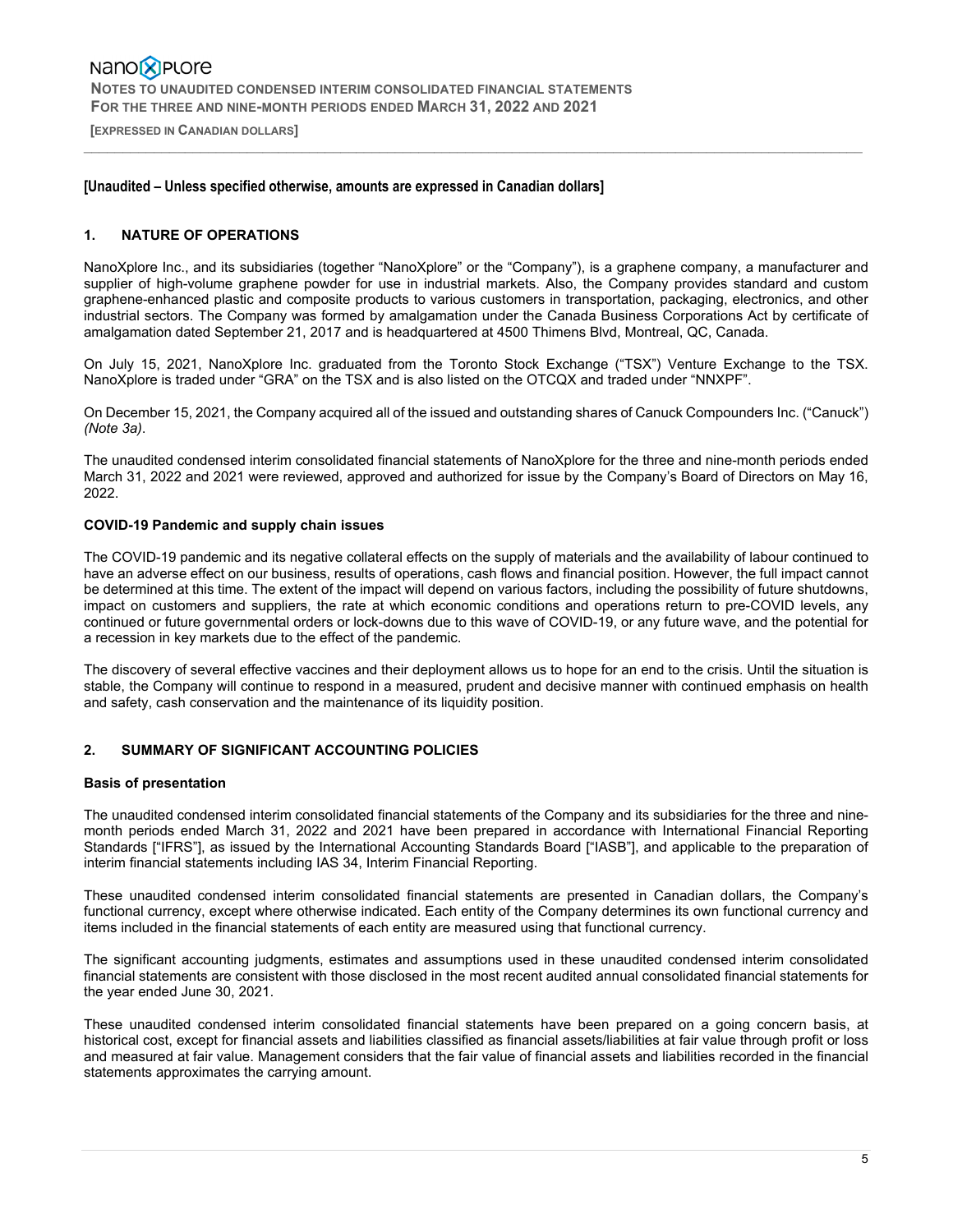**[EXPRESSED IN CANADIAN DOLLARS]** 

### **Basis of consolidation**

The unaudited condensed interim consolidated financial statements include the accounts of the Company and its subsidiaries. The subsidiaries are using consistent accounting policies and the same reporting period as the parent company. All intercompany transactions, balances and unrealized gains or losses have been eliminated.

 $\_$  , and the state of the state of the state of the state of the state of the state of the state of the state of the state of the state of the state of the state of the state of the state of the state of the state of the

### **Standards, interpretations and amendments to published standards adopted with an effect on the unaudited condensed interim consolidated financial statements**

The same accounting policies and methods of computation are followed in these unaudited condensed interim consolidated financial statements and the new accounting standards issued but not yet in effect remain unchanged as compared with the most recent annual consolidated financial statements. The unaudited condensed interim consolidated financial statements should be read in conjunction with the audited annual consolidated financial statements and notes for the year ended June 30, 2021.

### **3. BUSINESS COMBINATIONS**

### **a) Canuck**

On December 15, 2021, the Company acquired all of the issued and outstanding shares of Canuck for a total consideration of \$9,158,408. This amount represents \$9,300,000 plus cash on hand, less debt and a working capital adjustment, and a discount on the balance of purchase price due in 24 months. This transaction was financed using the Company's available cash. This acquisition was concluded to expand the Company's downstream, value-added product offering through enhanced masterbatch and compounds.

Canuck employs approximately 40 people and provides sustainable and engineered recycled plastic compounds for use in transportation, building and construction, agriculture and packaging markets. Canuck's manufacturing facility is based in Cambridge, Ontario.

The fair value of the total consideration at the date of the transaction is presented in the table below:

| Paid in cash at closing date                                                        | 6.762.121 |
|-------------------------------------------------------------------------------------|-----------|
| Post-closing adjustments                                                            | 454.452   |
| Balance of purchase price due in 12 months                                          | 1.000.000 |
| Balance of purchase price due in 24 months (\$1,000,000 discounted at a rate of 3%) | 941.835   |
| <b>Total consideration</b>                                                          | 9.158.408 |

This transaction qualifies as a business combination and was accounted for using the acquisition method of accounting under IFRS 3, *Business Combinations*. To account for the transaction, the Company has performed a preliminary valuation of the net asset acquired. At the time of issuance of these condensed interim consolidated financial statements, certain aspects of the valuation of the net assets acquired are not finalized due to the unavailability of some information. Consequently, part of the fair value adjustments, mainly relating to intangible assets and deferred income taxes, is included in Goodwill. The work will be completed within 12 months of the acquisition date.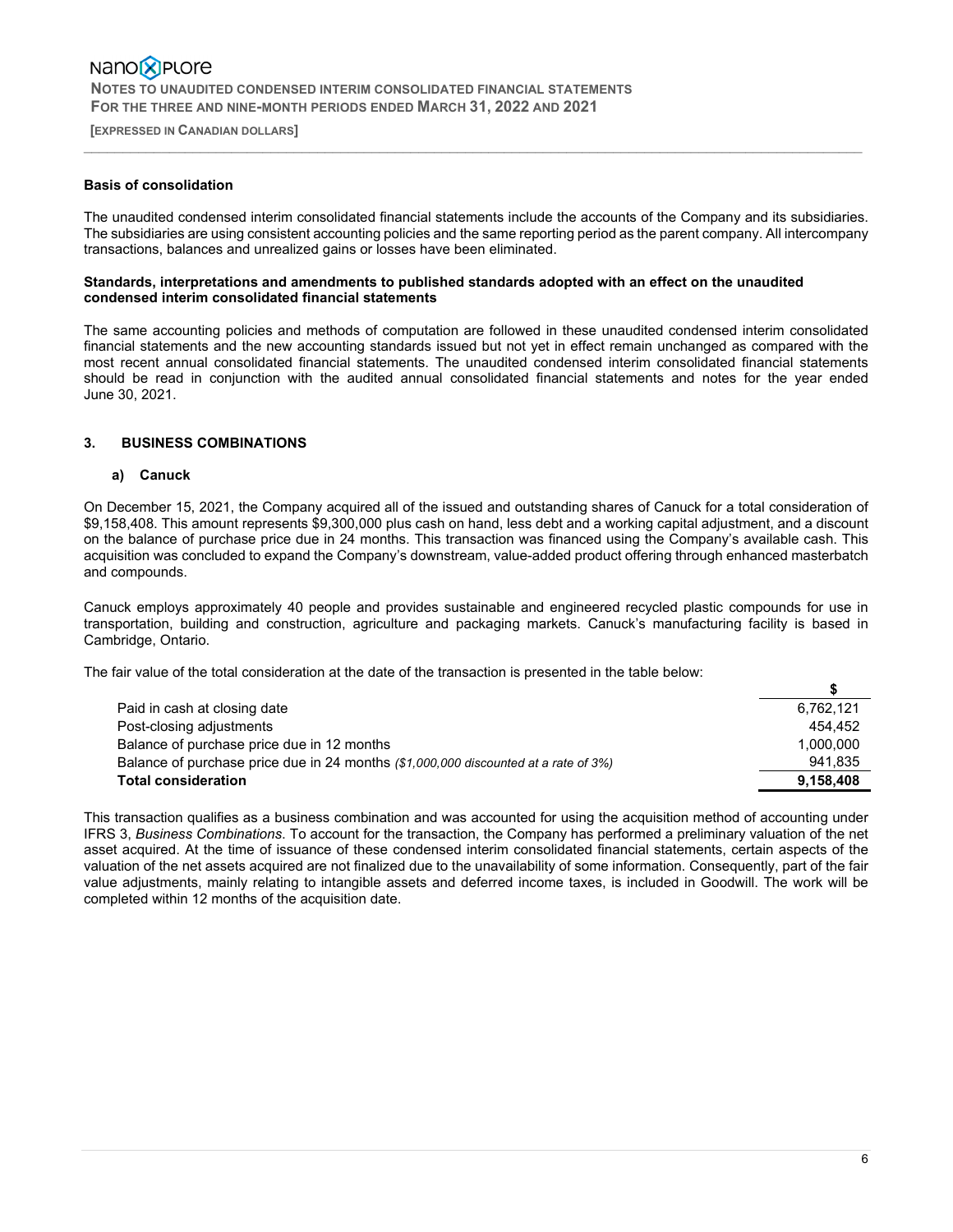# Nano<sup>2</sup>PLOre

 **NOTES TO UNAUDITED CONDENSED INTERIM CONSOLIDATED FINANCIAL STATEMENTS FOR THE THREE AND NINE-MONTH PERIODS ENDED MARCH 31, 2022 AND 2021** 

 **[EXPRESSED IN CANADIAN DOLLARS]** 

|                                                | \$          |
|------------------------------------------------|-------------|
| Net identifiable assets acquired:              |             |
| Cash                                           | 386,039     |
| Accounts receivable and contract asset         | 5,209,753   |
| Inventory                                      | 2,317,473   |
| Prepaid expenses and other assets              | 71,208      |
| Right-of-use assets                            | 1,550,072   |
| Property, plant and equipment                  | 911,154     |
|                                                | 10,445,699  |
| Operating loans                                | (345,000)   |
| Accounts payable and accrued liabilities       | (4,008,005) |
| Income taxes payable                           | (461, 315)  |
| Lease liability                                | (1,581,650) |
| Long-term debt                                 | (491, 861)  |
| Deferred tax liabilities                       | (129,000)   |
|                                                | (7,016,831) |
| Total identifiable net assets                  | 3,428,868   |
| Goodwill                                       | 5,729,540   |
| Total consideration paid or to be paid in cash | 9,158,408   |

 $\_$  , and the state of the state of the state of the state of the state of the state of the state of the state of the state of the state of the state of the state of the state of the state of the state of the state of the

Since December 15, 2021, the assets and liabilities of Canuck are included in the consolidated statement of financial position and the operating results are reflected in the Company's consolidated statement of loss and comprehensive loss.

The Company has given a general and continuing security interest in all Canuck's movable, tangible and intangible assets to secure the balance of purchase price payable.

### **b) CSP Newton Plant**

On September 11, 2020, through its wholly-owned indirect subsidiary RMC Advanced Technologies Inc., the Company acquired substantially all of the assets of CSP Composites, LLC, Continental Structural Plastics, Inc. and Continental Structural Plastics of North Carolina, Inc. (collectively, "CSP Newton Plant") used in connection with its lightweight composite solutions and material business as conducted at 1400 Burris Road, Newton, North Carolina, for an unadjusted purchase price of US\$3,500,000. The purchase price was reduced by an inventory adjustment of US\$128,929. This acquisition was concluded to expand the Company's business in the United States.

CSP Newton Plant employed nearly thirty people and operated mainly in the markets of composite products for heavy trucks and machinery. It sold its products to original equipment manufacturers and distributors in the United States, Canada and South America.

This transaction was financed using the Company's available cash. The adjusted purchase price of US\$3,371,071 [\$4,437,197] was payable in two installments:

- (i) US\$1,750,000 at the closing date; and
- (ii) US\$1,621,071 12 months after the closing date and was recorded under Accounts payable and accrued liabilities in the consolidated statements of financial position.

This transaction qualifies as a business combination and was accounted for using the acquisition method of accounting under IFRS 3, *Business Combinations*. The total purchase price was allocated to the assets acquired and liabilities assumed based on the fair value of the total consideration at the closing date of the transaction.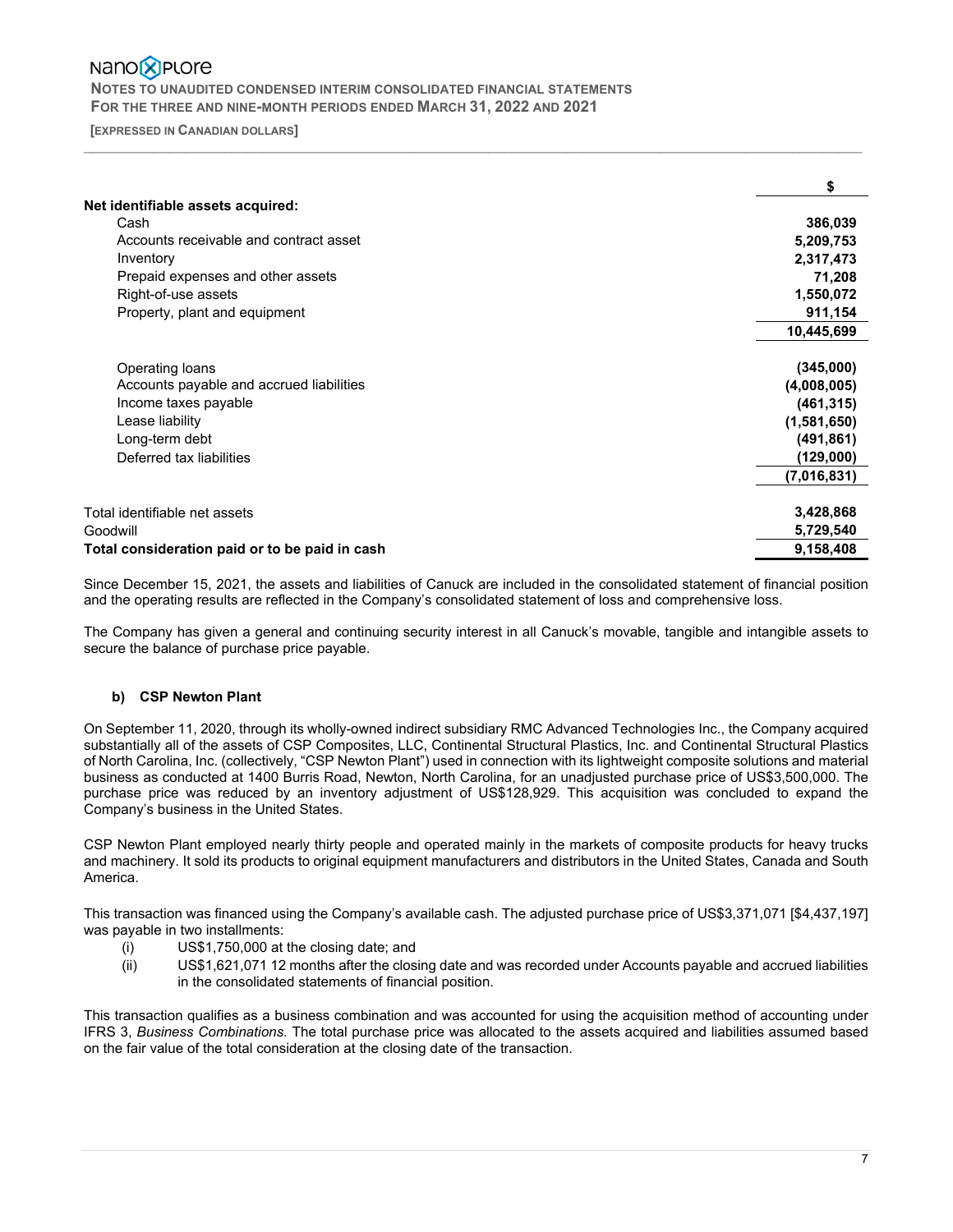# Nano<sup>®</sup>PLOre  **NOTES TO UNAUDITED CONDENSED INTERIM CONSOLIDATED FINANCIAL STATEMENTS**

 **FOR THE THREE AND NINE-MONTH PERIODS ENDED MARCH 31, 2022 AND 2021** 

 **[EXPRESSED IN CANADIAN DOLLARS]**   $\_$  , and the state of the state of the state of the state of the state of the state of the state of the state of the state of the state of the state of the state of the state of the state of the state of the state of the

| Net identifiable assets acquired:              |               |
|------------------------------------------------|---------------|
| Inventory                                      | 1,014,930     |
| Property, plant and equipment (1)              | 4,824,131     |
|                                                | 5,839,061     |
| Deferred tax liabilities                       | (276, 414)    |
|                                                | (276, 414)    |
| Total identifiable net assets                  | 5,562,647     |
| Gain on a bargain purchase (1)                 | (1, 125, 450) |
| Total consideration paid or to be paid in cash | 4,437,197     |

Since September 11, 2020, the assets acquired are included in the consolidated statement of financial position and the operating results are reflected in the Company's consolidated statement of loss and comprehensive loss.

(1) Since the initial net assets acquired were estimated and the valuation was completed during Q4-2021, the fair value of the property, plant and equipment has been increased by \$1,125,450 and this adjustment has been reflected retrospectively to the acquisition date as a gain on a bargain purchase in conformity with IFRS 3, *Business Combinations*.

### **4. PROPERTY, PLANT AND EQUIPMENT, RIGHT-OF-USE ASSETS AND PROPERTY HELD FOR SALE**

### **a) Right-of-use assets**

|                                                                                                                                                                                   | Nine-month period<br>ended March 31,<br>2022                               | Year ended<br><b>June 30,</b><br>2021<br>S                     |
|-----------------------------------------------------------------------------------------------------------------------------------------------------------------------------------|----------------------------------------------------------------------------|----------------------------------------------------------------|
| Balance at the beginning<br>Additions <sup>(1)</sup><br>Acquired in a business combination<br>Depreciation<br>Effect of foreign exchange differences<br><b>Balance at the end</b> | 4,885,169<br>3,303,884<br>1,550,072<br>(986, 780)<br>(26,108)<br>8,726,237 | 5,878,706<br>126,017<br>(1, 102, 914)<br>(16,640)<br>4,885,169 |
|                                                                                                                                                                                   | As at March 31,<br>2022<br>S                                               | As at June 30,<br>2021                                         |
| <b>Balance at the end</b><br>Cost<br>Accumulated depreciation<br>New book value                                                                                                   | 12,550,945<br>(3,824,708)<br>8,726,237                                     | 7,723,097<br>(2,837,928)<br>4,885,169                          |

 (1) Following the disposal of the land and building *(Note 4b)*, the Company signed a leaseback for the property and a portion of the gain on disposal amounting to \$1,453,471 was accounted against the additions of right-of-use assets and will be recognized over the duration of the lease.

The majority of right-of-use assets are leases of land and building.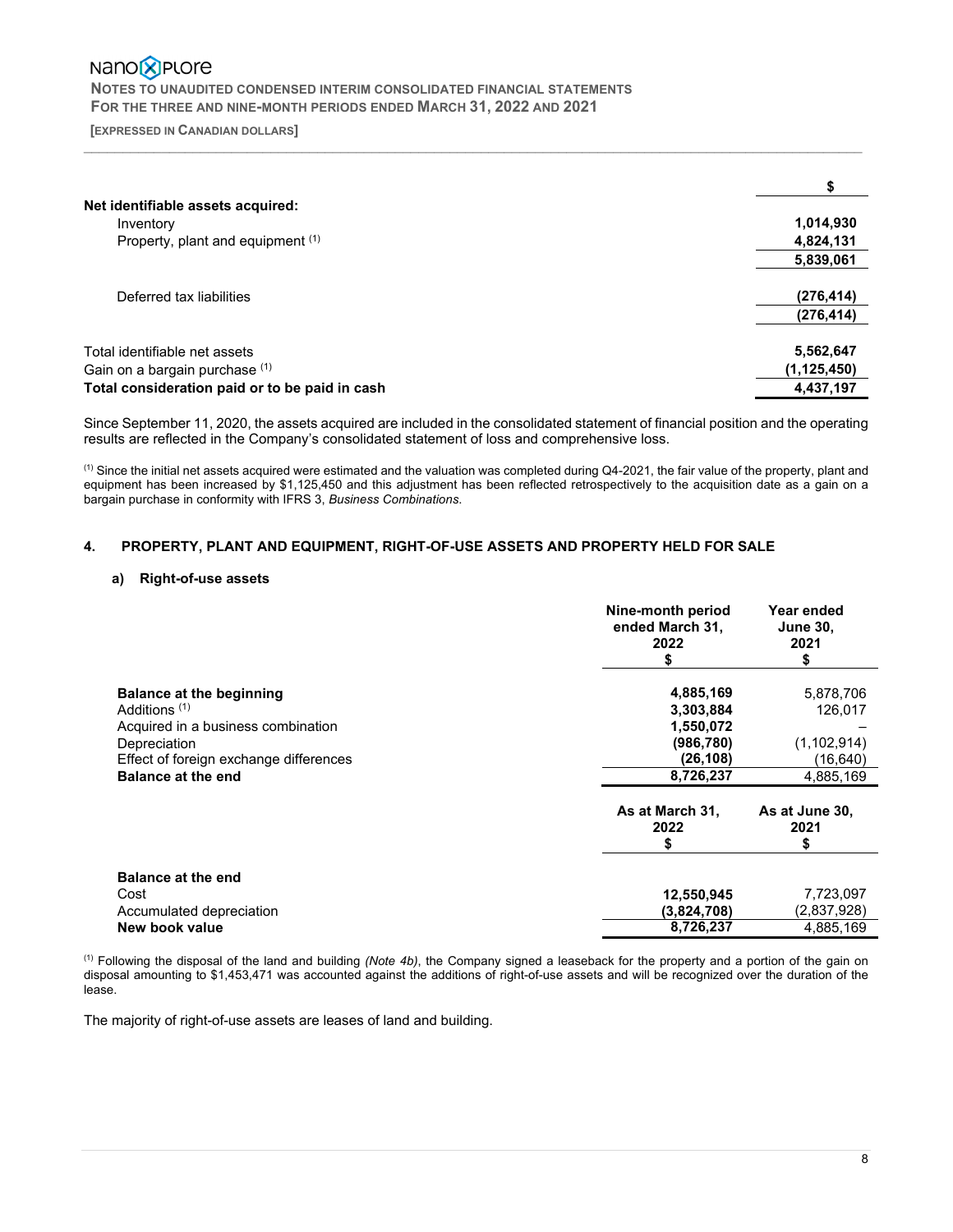# Nano**X** Plore

 **NOTES TO UNAUDITED CONDENSED INTERIM CONSOLIDATED FINANCIAL STATEMENTS FOR THE THREE AND NINE-MONTH PERIODS ENDED MARCH 31, 2022 AND 2021** 

 **[EXPRESSED IN CANADIAN DOLLARS]**   $\_$  , and the state of the state of the state of the state of the state of the state of the state of the state of the state of the state of the state of the state of the state of the state of the state of the state of the

### **b) Property, plant and equipment**

|                                        |                 |                   |                     | Laboratory,<br>computer, office |                |
|----------------------------------------|-----------------|-------------------|---------------------|---------------------------------|----------------|
|                                        | Land &          | <b>Production</b> | Leasehold           | equipment and                   |                |
|                                        | <b>Building</b> | equipment         | <b>improvements</b> | rolling stock                   | Total          |
|                                        | \$              |                   | S                   |                                 |                |
| Balance as at June 30, 2020            | 13,106,182      | 33,347,199        | 1,949,384           | 1,277,810                       | 49,680,575     |
| Additions                              | 1.322.272       | 7,498,798         | 50,625              | 356,412                         | 9.228.107      |
| Acquired in a business combination     | 2,487,731       | 2,336,400         |                     |                                 | 4,824,131      |
| Transfer to assets held for sales      | (3, 159, 345)   |                   |                     |                                 | (3, 159, 345)  |
| <b>Disposals</b>                       | (368.648)       | (11, 343)         |                     | (20.299)                        | (400,290)      |
| Depreciation                           | (602,108)       | (3,071,456)       | (240,002)           | (641, 026)                      | (4, 554, 592)  |
| Effect of foreign exchange differences | (357,886)       | (295, 948)        |                     | (30, 282)                       | (684, 116)     |
| Balance as at June 30, 2021            | 12.428.198      | 39.803.650        | 1.760.007           | 942,615                         | 54.934.470     |
| Additions                              | 444,372         | 2,050,660         | 565,087             | 214.697                         | 3,274,816      |
| Acquired in a business combination     |                 | 864,434           | 6,660               | 40,060                          | 911,154        |
| Transfer to leasehold improvements     | (872, 155)      |                   | 872,155             |                                 |                |
| <b>Disposals</b>                       | (2,358,015)     |                   |                     |                                 | (2,358,015)    |
| Depreciation                           | (304, 483)      | (2,667,595)       | (279, 432)          | (481, 862)                      | (3,733,372)    |
| Effect of foreign exchange differences | 54,902          | 53,206            | 15,379              | 3,932                           | 127,419        |
| Balance as at March 31, 2022           | 9,392,819       | 40,104,355        | 2,939,856           | 719.442                         | 53,156,472     |
| As at June 30, 2021                    |                 |                   |                     |                                 |                |
| Cost                                   | 13.208.847      | 45.705.902        | 2,058,489           | 1.662.561                       | 62.635.799     |
| Accumulated depreciation               | (780, 649)      | (5,902,252)       | (298,482)           | (719, 946)                      | (7,701,329)    |
| Net book value                         | 12,428,198      | 39,803,650        | 1,760,007           | 942,615                         | 54,934,470     |
| As at March 31, 2022                   |                 |                   |                     |                                 |                |
| Cost                                   | 10,411,139      | 48,658,240        | 3,513,156           | 1,920,070                       | 64,502,605     |
| Accumulated depreciation               | (1,018,320)     | (8,553,885)       | (573,300)           | (1,200,628)                     | (11, 346, 133) |
| Net book value                         | 9,392,819       | 40,104,355        | 2,939,856           | 719,442                         | 53,156,472     |

The majority of property, plant and equipment is pledged as security for the credit facilities *(Note 5)*.

Additions of production equipment under lease during the nine-month period ended March 31, 2022 amounted to \$253,360 [Year ended June 30, 2021 – \$384,405]. Leased assets are pledged as security for the related lease liability.

As at March 31, 2022, there are \$485,734, \$540,042 and \$36,329 of building, production equipment and computer respectively, that are not yet available for use and for which depreciation has not started [As at June 30, 2021 – \$8,104,470 and \$46,155 of production equipment and computer].

### **c) Property held for sale**

As at March 31, 2022, the property held for sale amounted to \$ nil [As at June 30, 2021 – \$2,424,351].

The Company sold the property located in Tennessee (United States) on August 24, 2021 for an amount of US\$950,000.

The Company sold the property located in Quebec on October 8, 2021 for an amount of \$3,000,000. A gain on disposal has been accounted for an amount of \$1,599,184 and the related long-term debt has been reimbursed. [As at June 30, 2021, the long-term debt directly associated with this property held for sale amounted to \$1,035,431].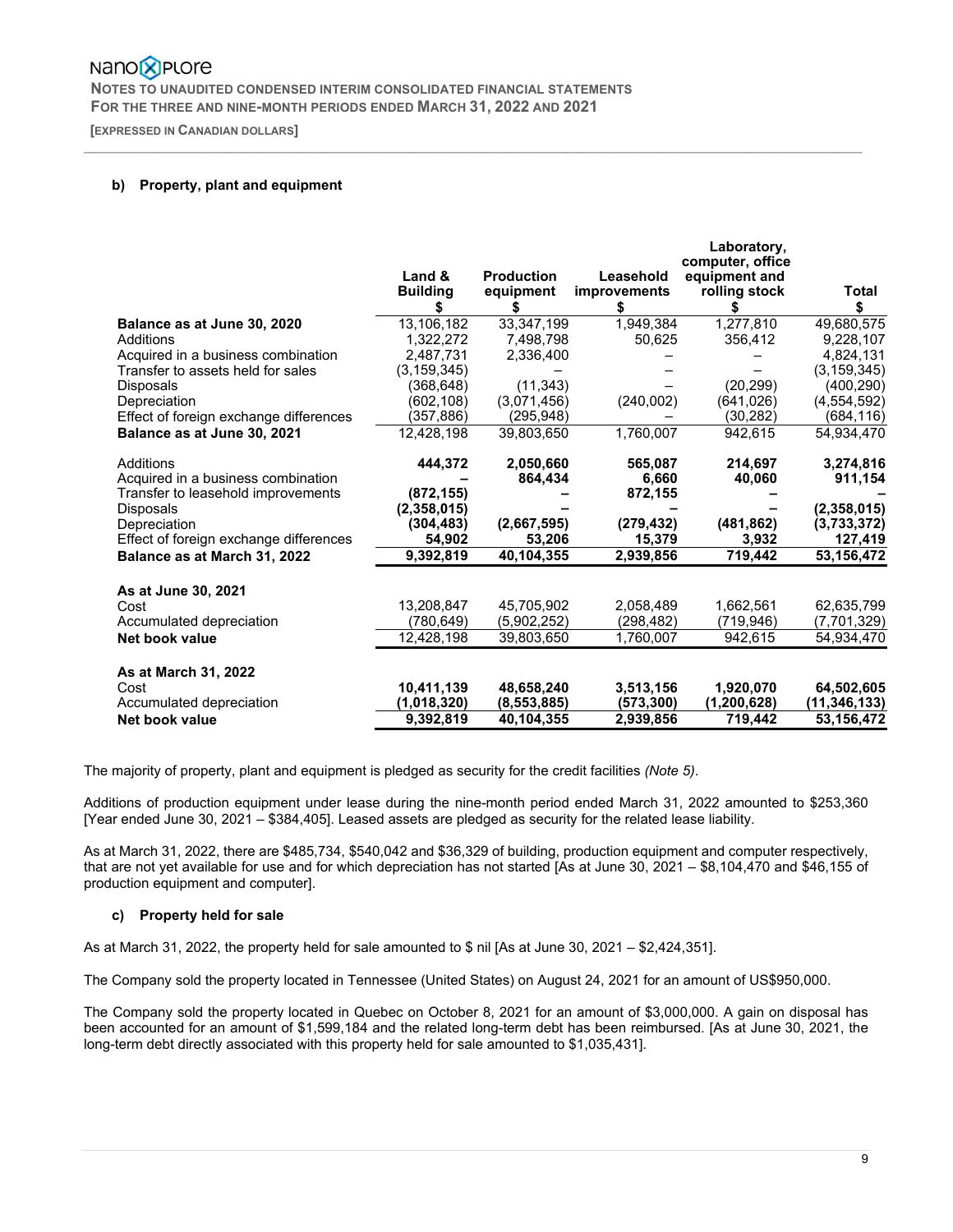# Nano**X** Plore

 **NOTES TO UNAUDITED CONDENSED INTERIM CONSOLIDATED FINANCIAL STATEMENTS FOR THE THREE AND NINE-MONTH PERIODS ENDED MARCH 31, 2022 AND 2021** 

 **[EXPRESSED IN CANADIAN DOLLARS]**   $\_$  , and the state of the state of the state of the state of the state of the state of the state of the state of the state of the state of the state of the state of the state of the state of the state of the state of the

# **5. CREDIT FACILITIES**

|                                                                                  | <b>Maturity</b> | Effective interest As at March 31,<br>rate<br>% | 2022<br>S  | As at June 30,<br>2021 |
|----------------------------------------------------------------------------------|-----------------|-------------------------------------------------|------------|------------------------|
| Operating loans, fixed and variable rates<br>- Authorized amount of \$10.258.275 | 2022            | $3.5\%$ to 4.3%                                 | 3,458,675  | 1,343,300              |
| Lease liability                                                                  | 2022 to 2031    | 2.1% to 10.0%                                   | 15,720,011 | 9,574,747              |
| Long-term debt, fixed and variable rates                                         | 2022 to 2030    | 3.8% to 5.7%                                    | 9,700,593  | 11,652,440             |
|                                                                                  |                 |                                                 | 28,879,279 | 22,570,487             |
| Less: current portion of operating loans                                         |                 |                                                 | 3,458,675  | 1,343,300              |
| Less: current portion of lease liability                                         |                 |                                                 | 2,484,573  | 1,625,541              |
| Less: current portion of long-term debt                                          |                 |                                                 | 2,603,183  | 3,497,174              |
|                                                                                  |                 |                                                 | 20,332,848 | 16,104,472             |

Under these agreements, the Company has agreed to respect certain conditions and financial ratios. As at March 31, 2022, all conditions and financial ratios were met. Several movable hypothecs on specific assets of the Company and its subsidiaries and on the universality of the Company's present and future, tangible and intangible assets have been given as security for these long-term debt and credit facilities.

### **6. EMPLOYEE BENEFITS OBLIGATION**

### **Defined Benefit Pension Plan**

The Company offers a defined benefit pension plan to all Swiss employees.

Employees are eligible for this plan if they meet certain conditions. Depending on the age, salary and the applicable pension fund, ordinary contributions are directly deducted as a percentage from the salary. The Company contributes between 50% and 60% of the ordinary contributions for the employees. If the fund is in deficit as per the Swiss law, the collective foundation, responsible for the management of the fund, could potentially ask for an equal contribution from the employer, employee and pensioners, which creates an actuarial obligation under IAS 19 even if the outflow of economic resources is not probable.

The funded status of the benefits and the amounts recorded in the consolidated statements of financial position were as follows:

|                                          | As at March 31,<br>2022 | As at June 30,<br>2021 |
|------------------------------------------|-------------------------|------------------------|
| Plan assets at fair value                | 4,220,611               | 4,376,526              |
| Defined benefit liabilities              | (3,554,458)             | (5.187.842)            |
| Net defined benefit assets (liabilities) | 666,153                 | (811, 316)             |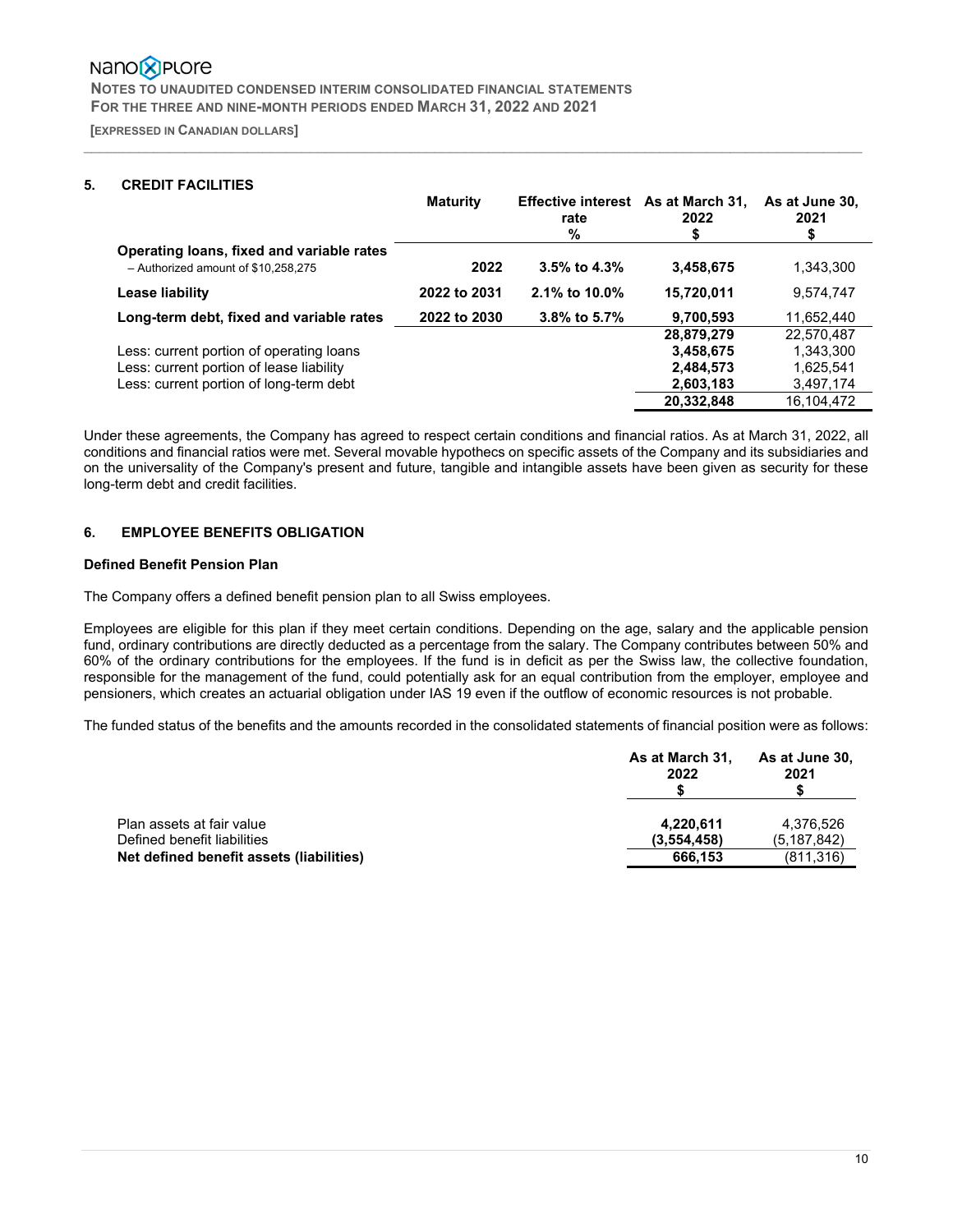# Nano**X** Plore  **NOTES TO UNAUDITED CONDENSED INTERIM CONSOLIDATED FINANCIAL STATEMENTS FOR THE THREE AND NINE-MONTH PERIODS ENDED MARCH 31, 2022 AND 2021**

#### **[EXPRESSED IN CANADIAN DOLLARS]**   $\_$  , and the state of the state of the state of the state of the state of the state of the state of the state of the state of the state of the state of the state of the state of the state of the state of the state of the

### The changes in fair value of the plan assets were as follows:

|                                                                               | As at March 31,<br>2022<br>\$ | As at June 30,<br>2021<br>\$ |
|-------------------------------------------------------------------------------|-------------------------------|------------------------------|
| Balance at the beginning                                                      | 4,376,526                     | 4,959,461                    |
| Employer contribution                                                         | 155,565                       | 197,826                      |
| Participant contribution                                                      | 146,818                       | 182,478                      |
| Benefits paid                                                                 | (440, 897)                    | (759, 353)                   |
| Item in net loss                                                              |                               |                              |
| Interest income on plan assets                                                | 12,911                        | 17,736                       |
| Items in comprehensive loss                                                   |                               |                              |
| Return on plan assets                                                         | (27, 705)                     | 113,700                      |
| Foreign currency translation                                                  | (2,607)                       | (335,322)                    |
|                                                                               | (30, 312)                     | (221, 622)                   |
| Plan assets at fair value                                                     | 4,220,611                     | 4,376,526                    |
| The changes in fair value of the defined benefit liabilities were as follows: |                               |                              |
|                                                                               | As at March 31,<br>2022       | As at June 30,<br>2021<br>\$ |
| Balance at the beginning                                                      | 5,187,842                     | 6,269,925                    |
| Participant contribution                                                      | 146,818                       | 182,478                      |
| Benefits paid                                                                 | (440, 897)                    | (759, 353)                   |
|                                                                               |                               |                              |

| Items in net loss            |               |            |
|------------------------------|---------------|------------|
| Current service cost         | 190.798       | 294.360    |
| Interest cost                | 15.398        | 22.816     |
| Administration cost          | 1.944         | 2,923      |
|                              | 208.140       | 320,099    |
| Items in comprehensive loss  |               |            |
| Actuarial gain               | (1, 544, 354) | (401, 382) |
| Foreign currency translation | (3,091)       | (423.925)  |
|                              | (1,547,445)   | (825, 307) |
| Defined benefit liabilities  | 3,554,458     | 5,187,842  |

The discount rate is 1.2% [As at June 30, 2021 – 0.4%].

### **7. EQUITY**

On February 24, 2022, the Company completed a financing by way of a prospectus supplement dated February 17, 2022 to the Company's short form base shelf prospectus dated January 24, 2022 of 6,522,000 common shares at a price of \$4.60 per share for gross proceeds of \$30,001,200. The aggregate issuance costs related to this issuance, including the commission, were \$2,004,968 and were paid in cash.

### **8. RELATED PARTY TRANSACTIONS**

Martinrea International Inc. ("Martinrea") is a shareholder of the Company with significant influence. Subsidiaries of Martinrea purchased graphene-enhanced products and tooling products from the Company during the three and nine-month periods ended March 31, 2022 for an amount of \$165,544 and \$1,057,837, respectively [2021 – \$11,310 and \$17,556, respectively]. As at March 31, 2022, an amount of \$746,501 due by Martinrea is included in Accounts receivable and contract assets [As at June 30, 2021 – \$125,171].